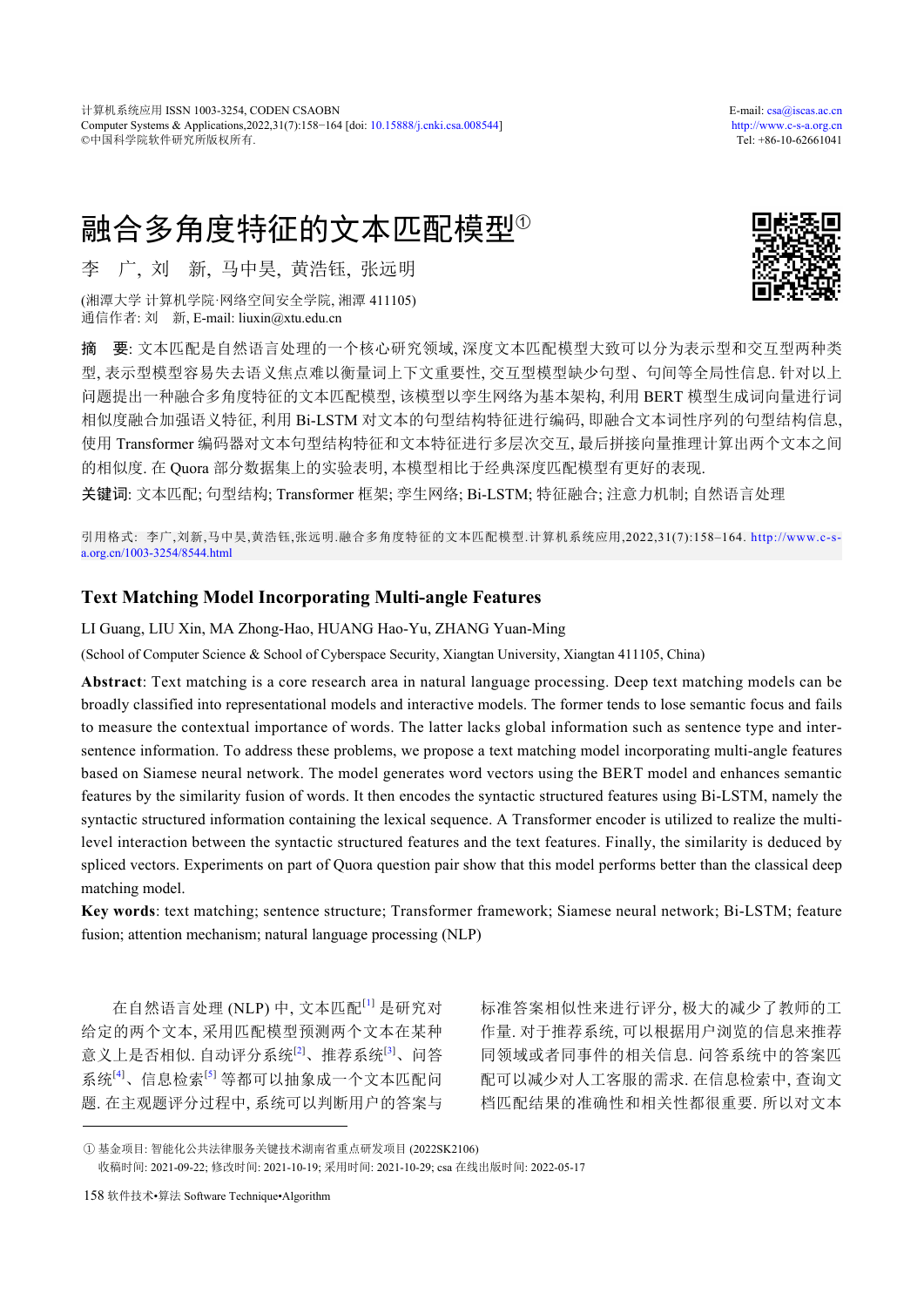相似度匹配任务的研究是必要且是具有重要意义的.

传统的文本匹配基于 TF-IDF<sup>[\[6](#page-6-3)]</sup>、BM25<sup>[\[7](#page-6-4)]</sup>、VSM<sup>[\[8](#page-6-5)]</sup> 等的算法, 主要解决了词汇层面的匹配问题, 但还是存 在如"同义词""一词多义""双关"等的局限性. 虽然浅层 语义分析 LSA<sup>[\[9](#page-6-6)]</sup>、LDA<sup>[\[10](#page-6-7)]</sup> 等技术可以弥补传统方法的 不足, 但是还是不能完全替代关键词匹配技术. 随着深 度学习不断地发展, 对深度文本匹配模型的研究也层 出不穷. 大致可以分为两类: 表示型和交互型. 表示型 模型注重对文本的唯一表示, 经典的模型有 DSSM[[11](#page-6-8)]、 CDSSM[\[12\]](#page-6-9)、MV-LSTM[\[13\]](#page-6-10) 等, 但是此类模型容易失去 语义焦点, 难以把握词的上下文的重要性. 交互型模型 将词匹配信号作为后续的建模, 经典的模型有 ARC-II[\[14](#page-6-11)]、Match-SRNN[\[15\]](#page-6-12)、DRMM[\[16\]](#page-6-13) 等, 但此类模型忽略 了句型、句间关系等全局性信息.

针对以上问题, 本文提出了一种融合多角度特征 的文本匹配模型. 以孪生网络为基本架构, 对输入文本 使用 BERT 模型进行词向量化表示, BERT 转化的词 向量本身具有一定的语义信息, 使用 BERT 词向量计 算出两个文本之间词向量的相似度再融合到两个文本 中, 加强输入文本的语义. 对文本进行词性的标注后, 使用 Bi-LSTM 对两个文本对应的词性序列进行编码, 使用 Transformer 编码器对两个文本信息和文本的词 性进行特征提取, 并使两个文本之间对应的信息进行 多层次的信息交互. 对输出后的语义表示进行池化之 后, 将两个文本对应信息进行对齐拼接送入多层感知 机 (MLP) 中进行两个文本之间的语义匹配. 在 Quora 部分数据集上的实验表明, 本模型相比于经典深度匹 配模型有更好的表现.

## 1 NLP 技术的主流框架

孪生网络[\[17\]](#page-6-14) 包含两个或者更多相同子网络的神经 网络架构, 子网络共享参数和权重, 孪生网络在探索两 个样本之间的关系任务中起到很大的作用, 子网络结 构的参数和权重共享, 使训练的参数极大的减少, 孪生 网络结构可以提取文本整体的语义再送入匹配层进行 匹配, 利于更好的探索两个文本之间的相似性和联系.

双向长短期记忆模型 (Bi-LSTM)<sup>[\[18](#page-6-15)]</sup> 由长短期记忆 神经网络 (LSTM) 发展而来, Bi-LSTM 是由前向的 LSTM 和后向的 LSTM 组成. 单向的 LSTM 能捕捉较 长距离的文本信息之间的依赖关系. 双向的 LSTM 能 捕捉双向的文本信息的依赖关系, 从两个方向对输入

序列进行特征提取.

Transformer 由 Google 在 2017 年发表的论文中提 出[\[19](#page-6-16)], 该模型在很多其他语言理解任务上都超越了以 往的模型. 与循环神经网络类模型相比, Transformer 不 需要循环的处理, 结合位置信息可以并行地处理所有 的单词和符号, 同时利用自注意机制将上下文的信息 结合起来并行处理, 并且在处理过程中可以注意到文 本中重要的信息, 训练速度相比于循环神经网络有很 大的提升, 训练的效果也超越了以往的模型, 逐渐替代 了循环神经网络模型.

BERT[\[20](#page-6-17)] 是一个预训练语言模型, 以 Transformer 为主要框架, 捕捉文本中的双向关系, 通过 mask language model (MLM) 和 next sentence prediction (NSP) 两个任 务来预训练模型, 进一步增加了词向量模型的泛化能 力, 对字符级、词级、句子级甚至句间关系特征都可 以充分描述, 利用 BERT 的特征表示代替 Word2Vec<sup>[[21\]](#page-6-18)</sup> 的特征表示作为任务的词嵌入特征, 相较于词袋模型, BERT 的特征表示包含了更多的语义信息.

# 2 融合多角度特征的文本匹配模型 IMAF

基于孪生网络结构的 IMAF (text matching model incorporating multi-angle features) 模型由输入层、交互 层、表示层、预测层组成, 在输入层利用 BERT 模型 训练出来的特征作为匹配任务的词嵌入特征, 解决一 词多义问题; 利用 BERT 的词向量特征计算两个文本 的词相似度, 并将相似度结果融合到文本特征矩阵中, 增强局部特征; 对输入文本进行词性标注后, 利用 Bi-LSTM 对文本的词性信息进行词性嵌入编码; 在表示 层利用 Transformer 编码器作为特征提取; 在交互层对 两个文本融合词相似度信息和词性信息分别进行的注 意力[[22](#page-6-19),[23](#page-6-20)] 交互, 让模型对重点信息关注并充分学习; 在 预测层, 将交互后的结果进行池化之后送入多层感知 器最终通过 LogSoftmax 分类器得到两个文本的匹配 结果. IMAF 结构[如图](#page-2-0) [1](#page-2-0), *N* 为 Transformer 编码器数量. **2.1** 输入层

本文使用 BERT 模型将文本转化为词级别嵌入矩 阵. 相比于 Word2Vec, BERT 生成的特征矩阵由单词 周围的单词动态生成, 包含了上下文信息, 可以更好地 解决一词多义的问题. 该模型拥有 12 个 Transformer 编 码器, 隐藏层维度为 768 维, 每个编码器拥有 12 个注 意力头.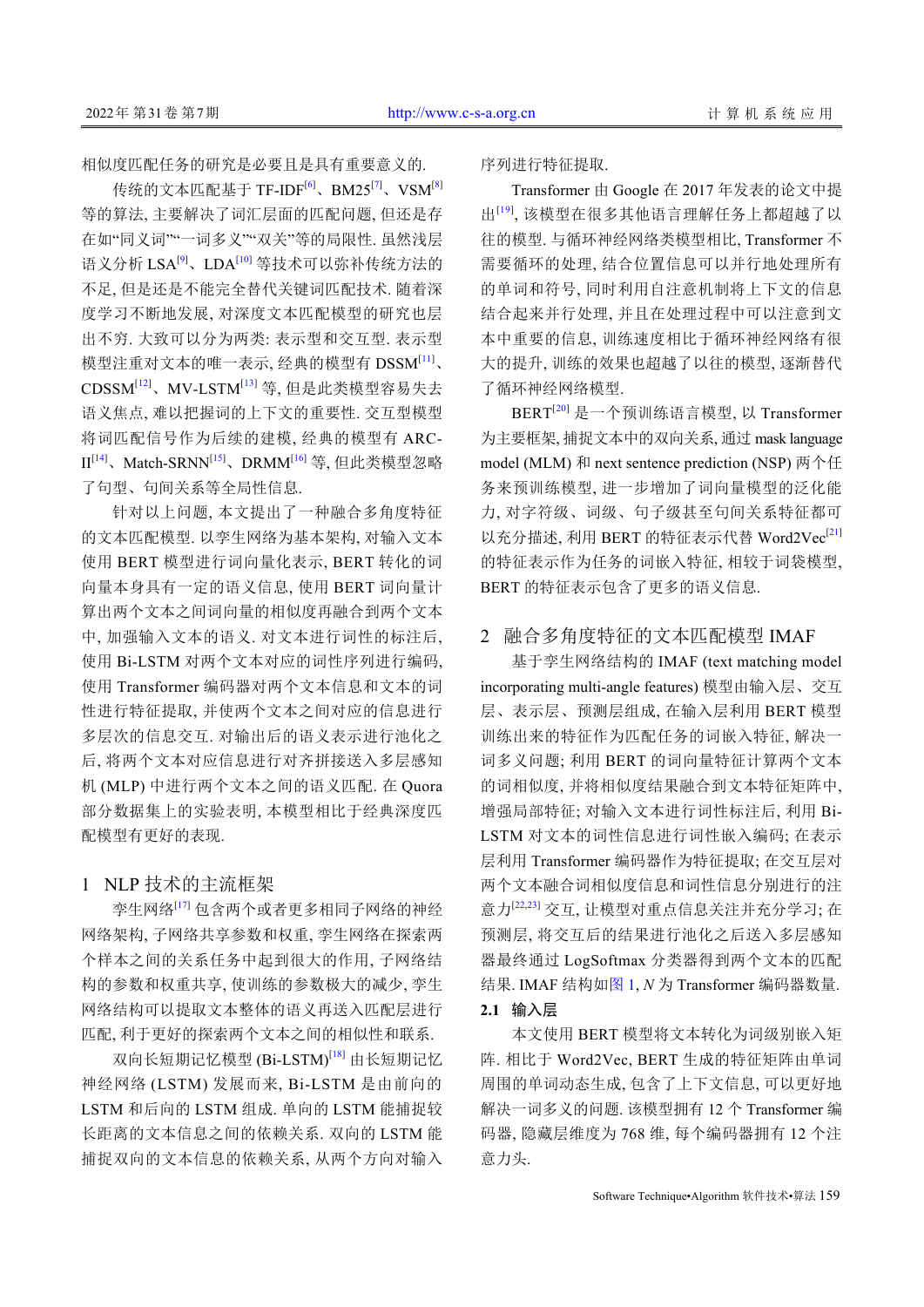

图 1 IMAF 结构图

<span id="page-2-0"></span>BERT 生成的嵌入矩阵含有丰富的语义信息, 计算 两个文本的词相似度作为匹配信号再分别融合到嵌入 矩阵中, 增强文本的语义表示. BERT 对文本 1 的矩阵 表示为 *A*, BERT 对文本 2 的矩阵表示为 *B*, 计算如下, 其中,  $||A||_2$  和 $||B||_2$  代表矩阵  $A$  和  $B$  的二范数:

$$
W = \frac{A \cdot B}{\max(||A||_2 \cdot ||B||_2)}
$$
 (1)

*W* 包含了 *A* 与 *B* 的词相似度信息, 再分别融入矩阵 *A* 和矩阵 *B* 中得到融合词相似度的矩阵, 融合计算过 程如下:

$$
A = AW \tag{2}
$$

$$
B = BW \tag{3}
$$

定一个长度为 *n* 的文本序列 [w<sub>1</sub>, w<sub>2</sub>,…, w<sub>n</sub>], 将单词在 对于词性, 将文本的词性序列进行向量表示, 送入 Bi-LSTM 模型学习文本语句结构的特征表示, 例如, 给

160 软件技术•算法 Software Technique•Algorithm

 $\mathit{pos}[w_1, w_2, \cdots, w_n]$  输入到 Bi-LSTM 从两个方向, 即前 文本中的词性标注映射到向量空间, 对于单词 *w<sup>i</sup>* 的词 性, 都有一个唯一的索引表示, 通过将词性向量序列 向和后向, 学习语句结构特征表示. 公式如下:

$$
X_A = BiLSTM(pos_A[w_1, w_2, \cdots, w_n])
$$
 (4)

$$
X_B = BiLSTM(pos_B[w_1, w_2, \cdots, w_n])
$$
 (5)

#### **2.2** 表示层

表示层通过 Transformer 编码器对输入的信息进 行特征提取, 编码器由 *N* 个相同的 layer 组成, 每个 layer 分别由多头注意力机制 (multi-head self-attention mechanism) 和全连接层 (fully connected feed-forward network) 两个子层组成, 每个子层都做了参差连接 (residual connection) 与归一化 (n[ormal](#page-3-0)isation) 操作, Transformer 编 码器的内部结构如[图](#page-3-0) [2](#page-3-0) 所示.

使用 Transformer 进行特征提取, 增强输入信息的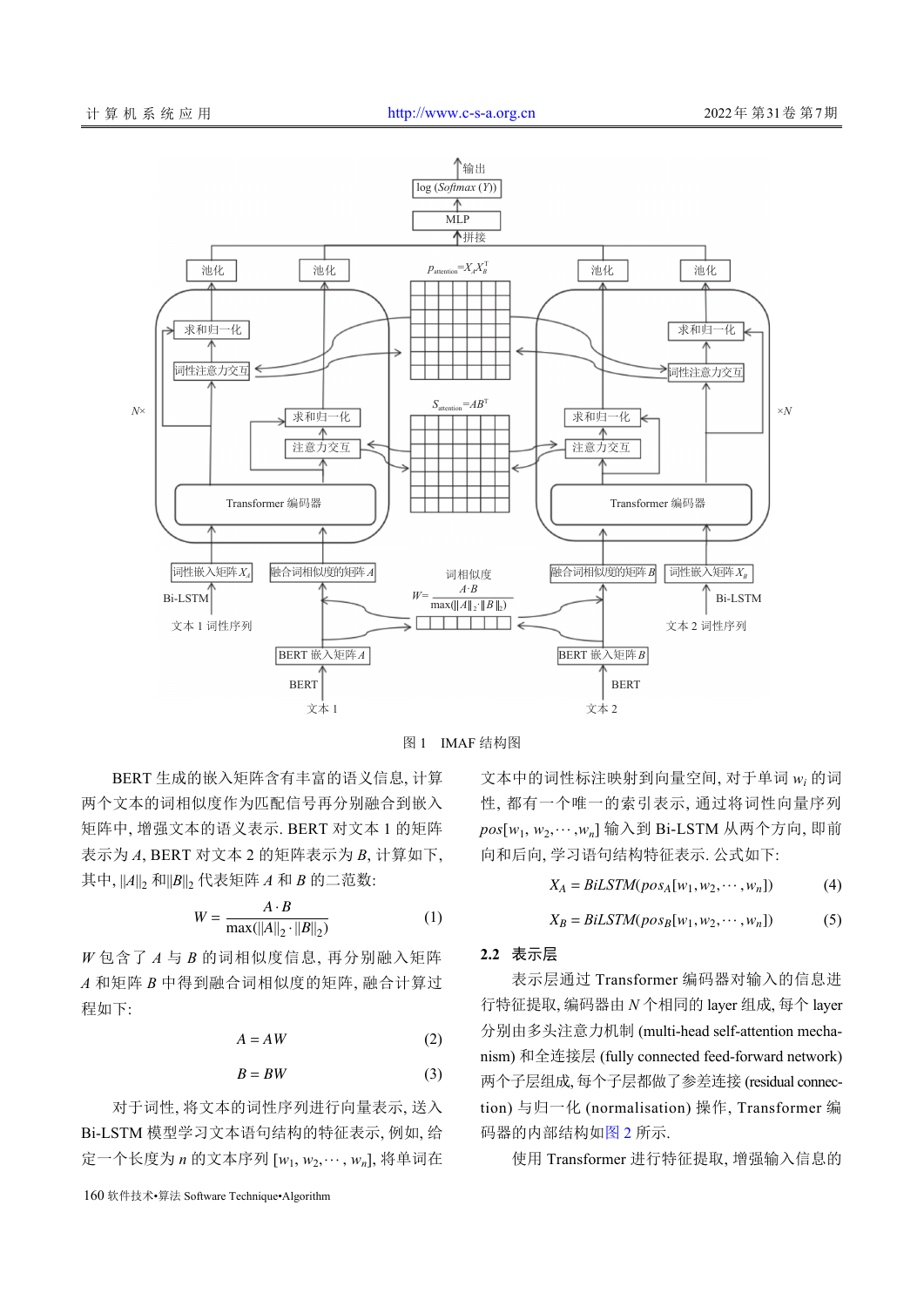矩阵表示, 步骤如下:

(1) 文本经过输入层的处理得到输入矩阵维度为 *S*× *E*, 其中, *S* 为最大序列长度, *E* 为嵌入维度. 本文中 *S* 为 32, *E* 为 768. 假设一个文本经过输入层处理的输入矩阵为 *A<sup>S</sup>*×*<sup>E</sup>*. 和对应的语句结构特征表示 (*XA*)*<sup>S</sup>*×*<sup>E</sup>*. 以矩阵 *A* 做计  $\hat{p}$ 为例, 对于另一文本的矩阵 *B* 和  $(X_R)_{S\times E}$  做相同计算.

(2) 通过注意力机制计算矩阵 *Q* (query)、*K* (key)、  $V$ (value), 其中,  $W^2$ 、 $W^K$ 、 $W^V$  为权重矩阵.

$$
Q = W^Q A \tag{6}
$$

$$
K = W^K A \tag{7}
$$

$$
V = W^V A \tag{8}
$$



图 2 Transformer 编码器

<span id="page-3-0"></span>(3) 得到矩阵 *Q*、*K*、*V* 之后进行 self-attention 计  $[$ 算. 其中  $d_k$  为  $K$  的维数.

$$
Attention(Q, K, V) = Softmax\left(\frac{QK^{T}}{\sqrt{d_k}}\right)V\tag{9}
$$

(4) 通过多头注意力, 即 *m* 个不同线性变换对 *Q*、 *K*、*V* 进行投影, 最后将所有的 attention 结果拼接得到 *M*, 传入一个线性层得到的多头注意力的输出 *M*attention, 其中 *m* 为注意力的头数.

$$
head_i =Attention(QW_i^Q, KW_i^K, VW_i^V)
$$
 (10)

$$
M = Concat(head_i, \cdots, head_m)
$$
 (11)

$$
M_{\text{attention}} = Linear(M) \tag{12}
$$

(5) 再对得到的结果进行残差连接和归一化之后 作为全连接层的输入.

$$
z_{\text{output}} = LayerNorm(A + M_{\text{attention}}) \tag{13}
$$

(6) 最后送入全连接层之后再进行一次残差连接 和层归一化, 得到最终结果, 输出矩阵的维度与 *A* 一致.

$$
Y_{\text{output}} = LayerNorm(A + F(z_{\text{output}}))
$$
 (14)

## **2.3** 交互层

经过 Transformer 特征提取后的文本 1 的矩阵表 示为 *A<sup>S</sup>*×*<sup>E</sup>*、对应的词性嵌入矩阵为 (*XA*)*<sup>S</sup>*×*<sup>E</sup>*, 文本 2 的 矩阵表示为 *B<sup>S</sup>*×*<sup>E</sup>*, 对应的词性嵌入矩为 (*XB*)*<sup>S</sup>*×*<sup>E</sup>*.

计算两个文本信息的交互注意力矩阵 (*S*attention)*<sup>S</sup>*×*<sup>S</sup>* :

$$
S_{\text{attention}} = AB^{\text{T}} \tag{15}
$$

对 (*S*attention)*<sup>S</sup>*×*<sup>S</sup>* 的每一行进行最大池化操作, 再融 合到 *A* 得到交互后的 *A*, 此时 *A* 包含了 *B* 对 *A* 中所有 的词注意力权重信息, 计算如下:

$$
A = MaxPooling(Sattention)row × A
$$
 (16)

对 (*S*attention)*<sup>S</sup>*×*<sup>S</sup>* 的每一列进行最大池化操作, 再融 合到 *B* 得到交互后的 *B*, 此时 *B* 包含了 *A* 对 *B* 中所有 的词注意力权重信息, 计算如下:

$$
B = (MaxPooling(S_{attention})_{col})^T \times B
$$
 (17)

计算两个文本对应的词性嵌入矩阵交互注意力矩 阵 (*P*attention)*<sup>S</sup>*×*<sup>S</sup>* :

$$
P_{\text{attention}} = X_A X_B^{\text{T}} \tag{18}
$$

对 (*P*attention)*<sup>S</sup>*×*<sup>S</sup>* 的每一行进行最大池化操作, 再融 合到 *X<sup>A</sup>* 得到交互后的 *XA*, 此时 *X<sup>A</sup>* 包含了 *X<sup>B</sup>* 对 *X<sup>A</sup>* 中 所有的词性注意力权重信息, 计算如下:

$$
X_A = MaxPooling(P_{attention})_{row} \times X_A \tag{19}
$$

对 (*P*attention)*<sup>S</sup>*×*<sup>S</sup>* 的每一行进行最大池化操作, 再融 合到 *X<sup>B</sup>* 得到交互后的 *XB*, 此时 *X<sup>B</sup>* 包含了 *X<sup>A</sup>* 对 *X<sup>B</sup>* 中 所有的词性注意力权重信息, 计算如下:

$$
X_B = (MaxPooling(P_{attention})_{col})^T \times X_B \tag{20}
$$

再将结果进行求和与归一化, 经过 *N* 次的交互后, 使得到的结果包含更多的交互信息和上下文信息, 其 中 *N* 为 Transformer 编码器的数量.

#### **2.4** 预测层

假设经过交互后的两个文本矩阵表示为  $A_{32\times 768}$ 和 *B*32×768, 预测方法来自文献 [\[24](#page-6-21)[,25](#page-6-22)], 分别经过最大池 化后得到对应向量为 *a* 和 *b*; 对应的交互后的词性矩阵 表示为 (*XA*)32×768 和 (*XB*)32×768, 分别经过最大池化后得 到对应向量为 *x*<sup>1</sup> 和 *x*<sup>2</sup> ; 进行向量拼接后送入多层感知 机, 得到匹配结果, 计算如下: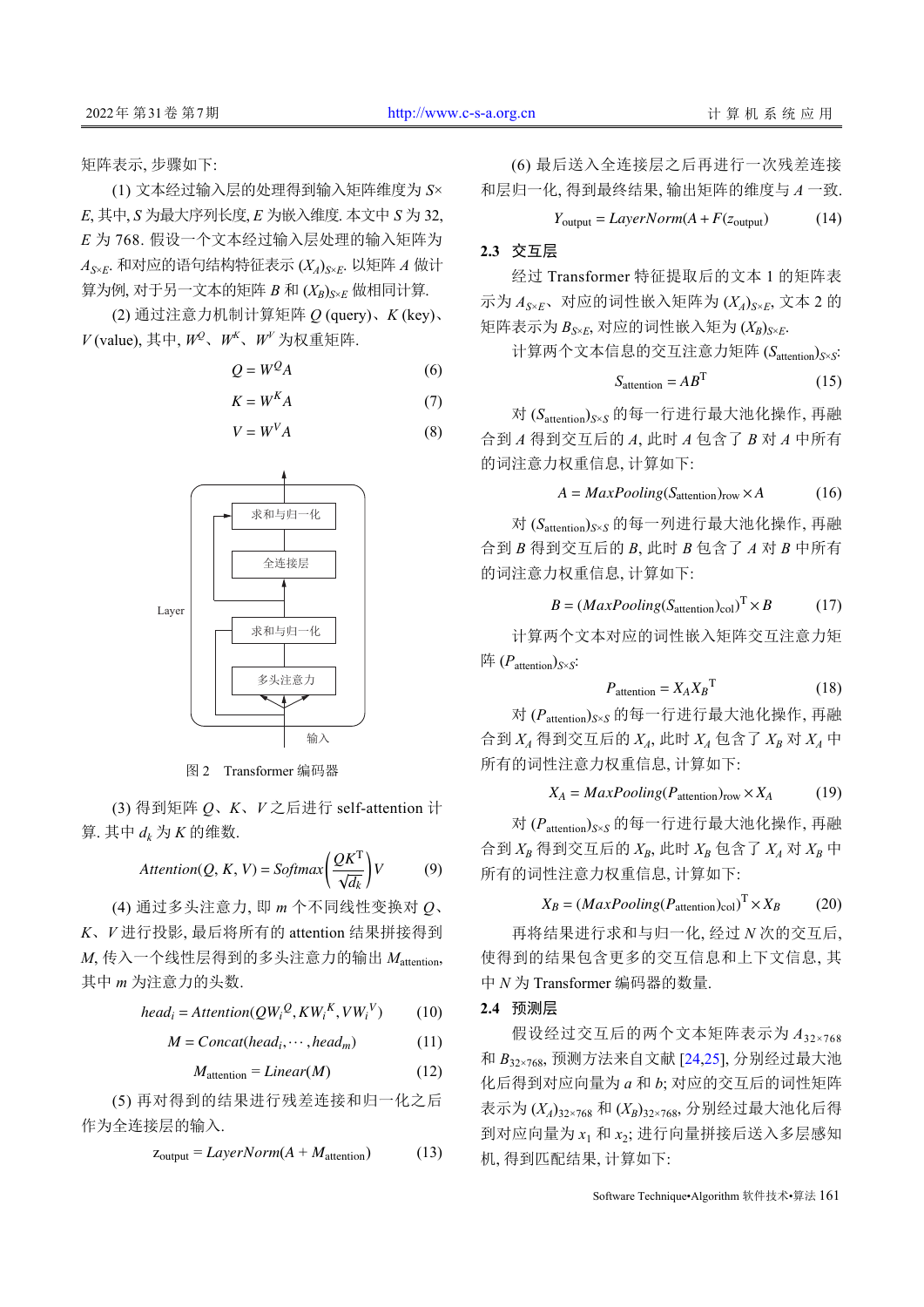$Y = H(Concat(a, b, x_1, x_2, a \times b, |a - b|))$  (21)

其中, *a*×*b* 表示向量 *a* 与向量 *b* 按位相乘, 注重两个文本 相同的地方; |*a*–*b*|代表向量 *a* 与向量 *b* 按位相减后的 绝对值, 注重两个文本相异的地方, *H* 为多层的前馈神 经网络, 将 6 个向量拼接后送入多层的前馈神经网络经 过 LogSoftmax 分类器得到最终的预测结果, 计算如下:

$$
y = \log(Softmax(Y))
$$
 (22)

3 实验及分析

#### **3.1** 数据集

Quora Question Pair 是美国知识问答网站 Quora 发布的数据集, 包含了 40 万对的问句对, 旨在判断两 句话是否同义. 为了验证模型在少数据量和短文本上 情况下的有效性, 从中抽取了 2 万对短文本句子, 相同 含义的句子标记为 1, 不同为 0, 并将其切分为训练集 (15 996 对)、验证集 (2 002 对) 和测试集 (2 002 对).

## **3.2** 评估准则

实验采用的评估准则是 *F*1 值和准确率 *Acc*, *F*1 值 由精确度和召回率得到, *TP* (true positive) 为真正例, *FP* (false positive) 为假正例, *FN* (false negative) 为假负 例, *TN* (true negative) 为真负例, 计算如下:

$$
Acc = \frac{TP + TN}{TP + TN + FP + FN}
$$
 (23)

$$
P = \frac{TP}{TP + FP} \tag{24}
$$

<span id="page-4-1"></span>
$$
R = \frac{TP}{TP + FN} \tag{25}
$$

$$
F1 = \frac{2 \times P \times R}{P + R} \tag{26}
$$

## **3.3** 模型参数设置

模型的复杂程度通常与 Transformer 编码器的层 数设置有着莫大的关系, 往往层数越多, 训练时间越长. 因此找到一个层数少, 训练速度快且准确率高的模型 是迫切的. 本文将 Transformer 编码器层数分别设置为 1、2、3、4、5、6. *F*1 值与 Transformer 编码器层数 的实验结果[如图](#page-4-0) [3](#page-4-0) 所示, *Acc* 值与 Transformer 编码器 层数的实验结果[如图](#page-4-1) [4](#page-4-1) 所示, 最终将编码器层数设置为 3.

表示层的性能与注意力头数有关. 但数量过多可 能导致模型过拟合. 本文将注意力头的个数设置为 4、 6、8、12. *F*1 值与编码器注意力头数的实验结果[如图](#page-4-2) [5](#page-4-2) 所示, *Acc* 值与编码器注意力头数的实验结果[如图](#page-5-2) [6](#page-5-2) 所

162 软件技术•算法 Software Technique•Algorithm

示, 最终将编码器注意力头数设置为 8.

训练模型时需要关注模型的收敛情况, 如果模型 收敛了就应当停止训练, 否则模型将会过拟合, 达不到 期望的效果. IMAF 模型收敛情况如[图](#page-5-3) [7](#page-5-3) 所示. 训练次 数在 20 左右模型就已经开始收敛, 因此将训练次数设 置为 25.

<span id="page-4-0"></span>

#### <span id="page-4-2"></span>**3.4** 实验对比

IMAF 模型实验部分主要参数[如表](#page-5-4) [1](#page-5-4) [所](#page-5-4)示.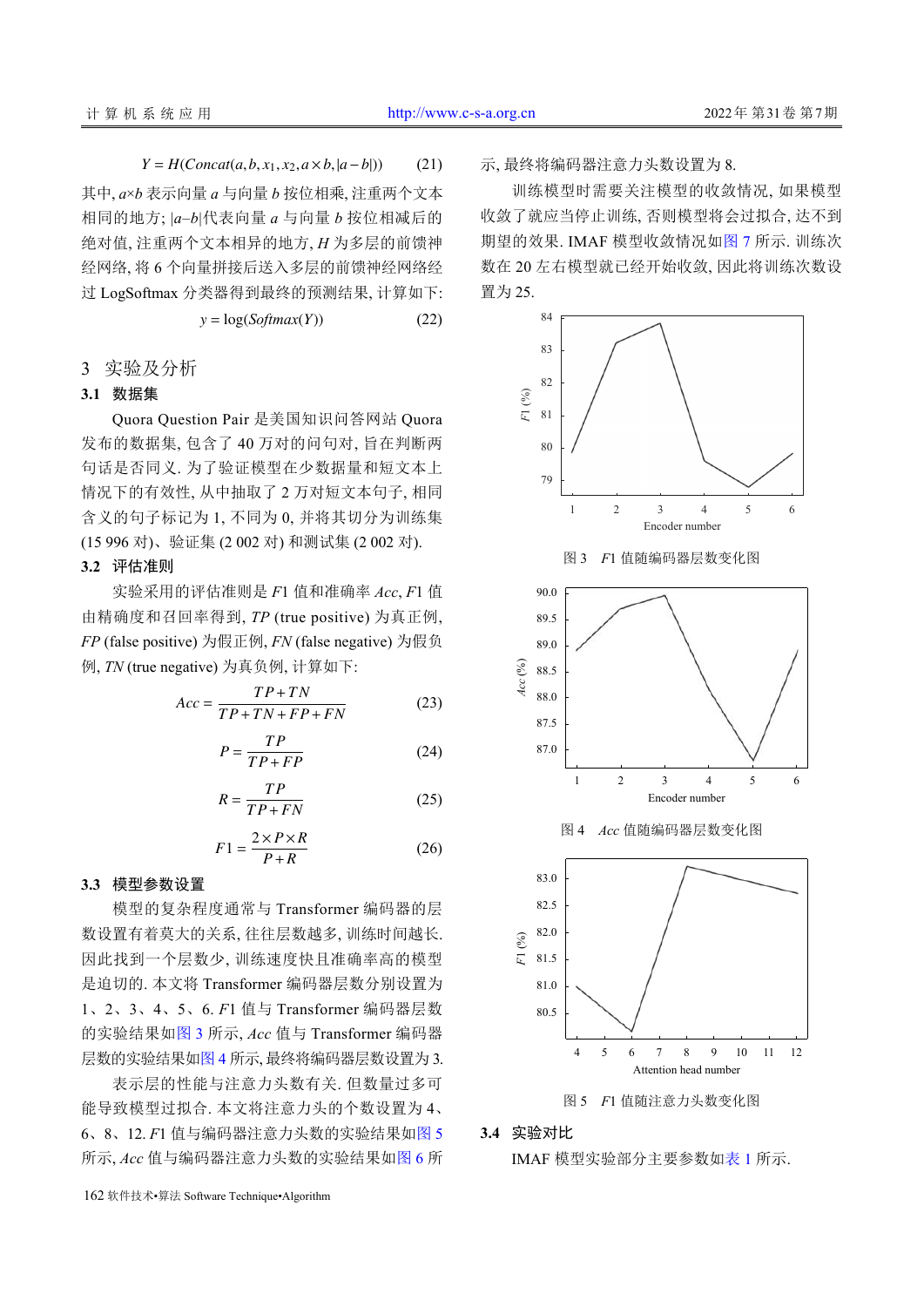<span id="page-5-2"></span>

#### 图 7 IMAF 模型收敛情况

<span id="page-5-4"></span>

| 表 1 | 模型参数设置表 |
|-----|---------|
|     |         |

<span id="page-5-3"></span>

| 参数               | 大小   |
|------------------|------|
| Transformer编码器层数 | 3    |
| Transformer注意力头数 | 8    |
| Transformer隐藏层维度 | 768  |
| 最大序列长度           | 32   |
| batch size       | 512  |
| 优化器              | Adam |
| 训练次数             | 25   |
| 注意力的dropout      | 0.1  |

为了验证 IMAF 模型的效果, 本文选取多个经典 的文本匹配模型进行对比实验.

针对 DSSM 和 C[DS](#page-6-23)SM 无法捕捉较远距离的上下 文距离的缺点, 文献 [[26](#page-6-23)] 提出了 LSTM-DSSM 来解决 该问题.

针对[现有](#page-6-24)模型计算能力弱和特征提取能力弱的缺 点, 文献 [\[27](#page-6-24)] 提出了 Transformer-DSSM 模型.

实验引入仅使用词相似度 IMAFword-similary 模型, 以及利用 LSTM 的变种代替 DSSM 的深度神经网络 BiLSTM-DSSM、BiGRU-DSSM 和 GRU-DSSM 做对 比实验. 模型对比实验[表](#page-5-5)如表 [2](#page-5-5) 所示.

从实验结果可以看出, 本文提出的 IMAF 模型的 *F*1 值达到了 83.83%, 准确率和召回率都有着不俗的表 现, 从前 5 组实验验证了 Transfomer 编码器提取特征 的能力, 由第 5、6 组实验验证了引入词相似度的有效 性; 由第 6、7 组实验可知, IMAF 模型的文本句型结构 信息的引入确实提升了文本匹配的效果, 由第 1、5、 7 组实验可知, IMAF 模型在文本匹配方面有着不错的 效果, 主要体现在召回率、*F*1、准确率的提升. 其原因 在于: 利用词相似度融合加强文本信息, 使之后的操作 能更好的衡量词上下文重要性, 利用 Transformer 编码 器作为优秀的特征提取器, 利用文本信息和句型结构 信息的多次交互学习到更丰富的特征表现形式, 对文 本匹配的效果有着不错的表现.

<span id="page-5-5"></span>表 2 模型对比实验结果表

| 模型                            | P      | R      | F1     | Acc    |  |  |
|-------------------------------|--------|--------|--------|--------|--|--|
| <b>LSTM-DSSM</b>              | 0.8594 | 0.7120 | 0.7788 | 0.8751 |  |  |
| <b>GRU-DSSM</b>               | 0.8677 | 0.7217 | 0.7880 | 0.8801 |  |  |
| <b>BiLSTM-DSSM</b>            | 0.9002 | 0.6570 | 0.7596 | 0.8716 |  |  |
| BiGRU-DSSM                    | 0.8835 | 0.7120 | 0.7885 | 0.8821 |  |  |
| Transformer-DSSM              | 0.8591 | 0.7896 | 0.8229 | 0.8951 |  |  |
| IMAF <sub>word-similary</sub> | 0.9106 | 0.7249 | 0.8072 | 0.8931 |  |  |
| <b>IMAF</b>                   | 0.8336 | 0.8430 | 0.8383 | 0.8996 |  |  |
|                               |        |        |        |        |  |  |

## 4 结束语

针对现有文本匹配模型存在一些的问题, 提出了 一种融合多角度特征的文本匹配模型 IMAF, 该模型以 孪生网络为基础架构, 融合了词相似度, 对文本的信息 和句型结构信息进行多层的交互, 使模型学习到更加 丰富的特征表示, 从对比实验结果来看, 本文提出的 IMAF 模型在文本匹配上有着不错的效果.

#### 参考文献

- 1 Guo JF, Fan YX, Ji X, et al. Matchzoo: A learning, practicing, and developing system for neural text matching. Proceedings of the 42nd International ACM SIGIR Conference on Research and Development in Information Retrieval. New York: ACM, 2019. 1297–1300.
- <span id="page-5-0"></span>Walia TS, Josan GS, Singh A. An efficient automated answer 2 scoring system for Punjabi lang[uage. Egyptian Informatic](http://dx.doi.org/10.1016/j.eij.2018.11.001)s Journal, 2019, 20(2): 89–96. [doi: [10.1016/j.eij.2018.11.001](http://dx.doi.org/10.1016/j.eij.2018.11.001)]
- <span id="page-5-1"></span>3 Zhou K, Wang H, Zhao WX, et al. S3-Rec: Self-supervised learning for sequential recommendation with mutual information maximization. Proceedings of the 29th ACM International Conference on Information & Knowledge